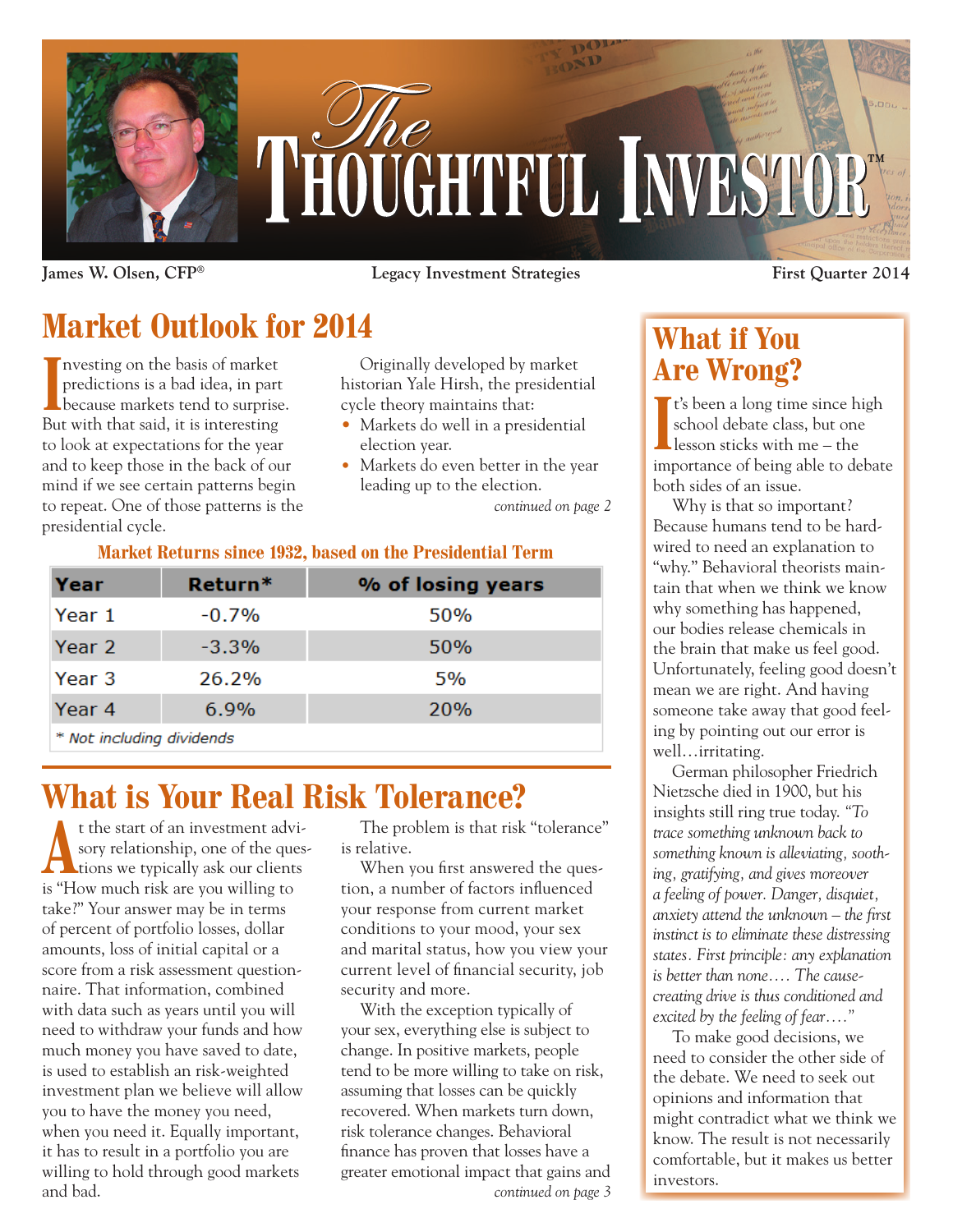## **Fund Your Retirement Plans**

**2**<sup>014</sup> retirement pian contribution<br>limits remain largely unchanged<br>from 2013. As always, we encour-<sup>014</sup> retirement plan contribution limits remain largely unchanged age you to maximize your retirement plan contributions, especially when you receive a matching contribution from your employer.

Retirement plan contributions can be used to lower your taxable income, defer taxes on gains until they are withdrawn at retirement (or eliminate future federal taxes on gains in the case of a Roth plan), accumulate net worth that can be passed on to future generations, and most important, build financial security for your retirement.

If you have not yet made your contributions for 2013, make certain accounts are funded before their respective deadlines and make your 2014 contributions early to give them maximum time to grow. If you have questions about your retirement accounts or would like to establish an account, please give us a call.



### **Employee Contribution Limits for 2013 and 2014**

| <b>Type of Retirement Plan</b>                                                               | 2013 and 2014                                                                                                                                    |              |  |  |
|----------------------------------------------------------------------------------------------|--------------------------------------------------------------------------------------------------------------------------------------------------|--------------|--|--|
|                                                                                              | Under Age 50                                                                                                                                     | 50 and Older |  |  |
| <b>Individual Retirement Plans*</b>                                                          |                                                                                                                                                  |              |  |  |
| <b>Traditional and Roth IRA</b>                                                              | \$5,500                                                                                                                                          | \$6,500      |  |  |
| <b>Employer-Sponsored Retirement Plans</b>                                                   |                                                                                                                                                  |              |  |  |
| 401(k), Roth 401(k), 403(b), 457 and<br><b>SARSEP Plans</b>                                  | \$17,500                                                                                                                                         | \$23,000     |  |  |
| <b>Small Business or Self-Employed Retirement Plans</b>                                      |                                                                                                                                                  |              |  |  |
| Self-Employed 401k (a.k.a., Solo-401k, Individual<br>401k, Roth 401k)                        | 20-25% deferred compensation plus<br>\$17,500 (under 50) or plus \$23,000<br>(over 50) up to a maximum of<br>\$51,000 (2013) and \$52,000 (2014) |              |  |  |
| SIMPLE (Savings Incentive Match Plan                                                         | 100% of compensation up to                                                                                                                       |              |  |  |
| for Employees) IRA or 401(k)                                                                 | \$12,000                                                                                                                                         | \$14,500     |  |  |
| Simplified Employee Pension (SEP)                                                            | 25% of compensation up to \$51,000<br>(2013); \$52,000 (2014)                                                                                    |              |  |  |
| <b>Coverdell Education Savings Account*</b>                                                  |                                                                                                                                                  |              |  |  |
| Per beneficiary under age 18                                                                 | \$2,000                                                                                                                                          | \$2,000      |  |  |
| <b>Gift Tax Exclusion</b>                                                                    |                                                                                                                                                  |              |  |  |
| Amount that can be given from an individual to an<br>individual without incurring gift taxes | \$14,000                                                                                                                                         | \$14,000     |  |  |

*\*Traditional and Roth IRAs and Coverdell Education Savings Accounts have income phase-out ranges for determining tax deductibility or eligibility. Please check with your tax adviser or review literature on these retirement accounts to make certain you qualify. Employer-sponsored retirement accounts are subject to limitations*  with respect to employee elective contributions. Employees classified as "Highly Compensated" may be subject *to contribution limits based on their employer's overall participation and the participation of other employees. Check with your firm's human resources department if you have questions about your plan. Anyone age 50 or older is eligible to make catch-up contributions. Employers are not required to permit catch-up contributions; however, since these contributions are not subject to nondiscrimination rules and eligibility is easily established, most permit catch-up contributions. The preceding information is not intended as tax or legal advice. Please check with your appropriate advisers if you have questions regarding your retirement accounts.*

### **Market Outlook for 2014** *— continued from page 1*

- Markets are best performing in years three and four of the current term.
- **•** Markets are worst performing in years one and two of the new term.

The theory has been surprisingly accurate over the years, perhaps due to the self-interest of politicians to retain office for themselves and/or their parties. Howard Sun explains this rationale in Seeking Alpha as follows:

*"During the first and second terms in office, presidents tend to focus on their campaign platform promises and sanction tough legislation related to tax increases, regulatory changes, government budget* 

*cuts and social policy decisions like universal healthcare coverage or tuition cuts. In the third and fourth years in office as presidents look forward to the election, they tend to use fiscal stimulus such as tax cuts or government budget increases to pump up the economy and build voter confidence for the incumbent party."*<sup>1</sup>

One complication this year could be the mid-term elections and the issue of whether the Democrats will retain the Senate. A loss there could

1 http://seekingalpha.com/article/81469-the-presidentialelection-cycle-theory-is-it-accurate

put an end to many goals supported by the liberal contingency, putting more pressure on keeping the economy and stock market doing well through the elections.

The good news with an active management approach is that our investment approach is designed to reflect the current realities of the market, not what might be or we hope will be. Thus, while indicators such as the Presidential Cycle add perspective, the ultimate question is — how is the market performing today?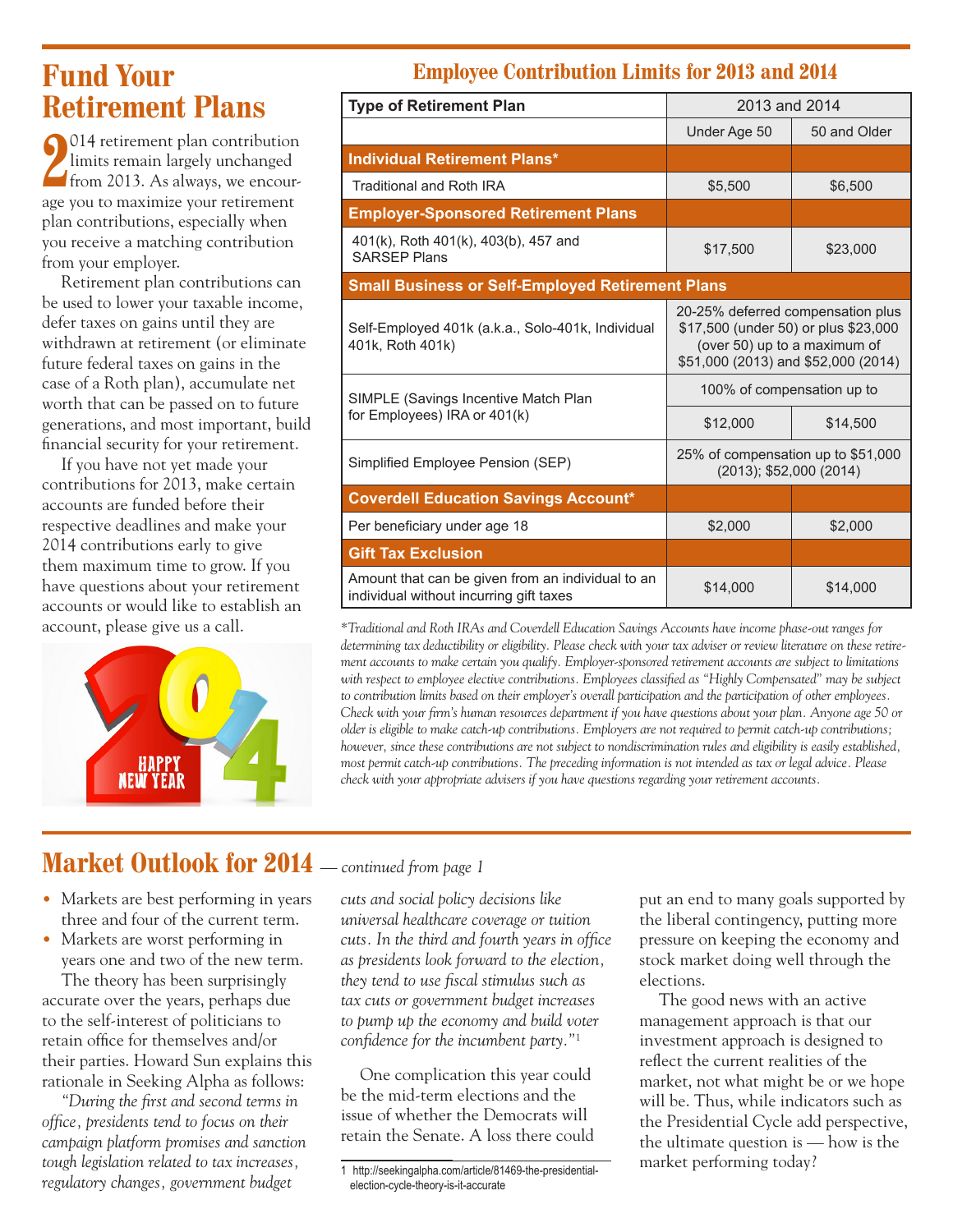## **Rethinking Retirement for Greater Financial Security**

**O**ne of your best moves for a finan-<br>cially secure retirement may be<br>postponing your retirement and cially secure retirement may be waiting until age 70 to fully retire.

One reason is Social Security's "delayed retirement credit," originally enacted in 1972. Over the years, the credit has grown more generous and now increases Social Security retirement benefits a retiree would receive at age 65 by up to 8% every year retirement is postponed until age 70.

If you retired in 2013 at age 62, your *maximum* monthly benefit would be \$1,923, or \$23,076 per year. Retire at age 65 and the maximum monthly benefit increases to \$2,533; \$30,396 annually. If, however, you are age 70 and retired in 2013, your monthly benefit increases to \$3,350 or \$40,200 per year, 33% more than retiring at 65 (Source: Social Security Administration web site). Now in theory, you have lost out on five years of benefits at \$30,396, but with the higher benefit, that difference is recouped within at least 15 years and possibly shorter depending on changes in benefits over the time period.

According to data compiled by the Social Security Administration:

- A 65-year-old man today can expect to live, on average, until 84.
- A 65-year-old woman today can expect to live, on average, until 86.

And those are just averages. About one out of every four 65-year-olds today will live past age 90, and one out of 10 will live past age 95. If you are one of the longer-lived retirees, that extra \$9,800 a year adds up.

Which brings up the second reason for postponing your retirement – keeping yourself busy and mentally stimulated in the years to come. A new study published by the Institute of Economic Affairs and the Age Endeavour Fellowship, London, maintains that retirement can be bad for mental and physical health. The author, Gabriel H. Sahlgren, explained that initially retirement gives most people a small health boost, but over

the medium- and long-term, it causes "a drastic decline in health" in both males and females equally.

The third reason comes back to the money angle. Postponing your retirement gives your savings five more years to grow and time for you to add to the account. If you have saved \$750,000 for retirement to date and earn at least 6% annually, your retirement portfolio will be in excess of \$1 million by the end of the 5th year. Naturally, there can be no guarantee that your portfolio will achieve that rate of return and all investments have the potential for loss as well as gain.

While money plays an important role, there are other factors determining the right time for you to retire, including your health, your retirement plans, and other demands for your time. Rather than spending five more years in a job you dislike, you might prolong your life and live happier retired with less money. So keep the money in perspective when preparing for retirement.

#### **When can you retire with full benefits?**

Depending on when you were born, the answer may NOT be 65. The age for retirement with full Social Security benefits has been quietly moving up. Individuals born after 1937 have to work a little longer to claim full benefits. The table below shows when you can claim full benefits, based on your birth year.

| If you were<br>born in: | You can claim full<br>benefits at age: |
|-------------------------|----------------------------------------|
| 1938                    | 65 and 2 months                        |
| 1939                    | 65 and 4 months                        |
| 1940                    | 65 and 6 months                        |
| 1941                    | 65 and 8 months                        |
| 1942                    | 65 and 10 months                       |
| 1943-1954               | 66                                     |
| 1955                    | 66 and 2 months                        |
| 1956                    | 66 and 4 months                        |
| 1957                    | 66 and 6 months                        |
| 1958                    | 66 and 8 months                        |
| 1959                    | 66 and 10 months                       |
| 1960 and on             | 67                                     |

*Social Security claiming strategies become more complex if you are married, widowed, divorced, disabled or have dependents. Before you decide to claim your Social Security benefits, consult a retirement specialist.*

### **What is Your Real Risk Tolerance?** *— continued from page 1*

can distort risk tolerance by making an individual (1) less willing to incur risk or (2) willing to take on greater risk to make up for lost portfolio value.

Mood is particularly volatile and can be influenced by the media, personal events, and even your perception of whether or not the country is headed in the right direction. Divorce, illness, death of a love one, dissatisfaction with one's work and other factors impact your willingness to take risks.

With that said, risk is a part of investing. While an active investment approach strives to manage risk and limit drawdowns, there will be times when your portfolio loses value or seems to plateau. While we can make no assurances as to the future performance of your portfolio, often these times are precisely when you don't want to

abandon the investment approach.

There is also the question of whether or not you *need* to take risk. Sometimes we get locked in to a mental risk tolerance level that is actually higher than it needs to be. If you have sufficient savings to fund your needs with low-risk assets, perhaps there is no need to have a higher risk tolerance level in your portfolio.

To make certain risk levels in your portfolio match your risk capacity, we ask that you call and talk with us. We need to know if there are changes in your life that necessitate changes in your portfolio, and if at any time you are not comfortable with your portfolio and how it is invested. Our goal is a long-term relationship with you. Communication is a key part of that relationship.